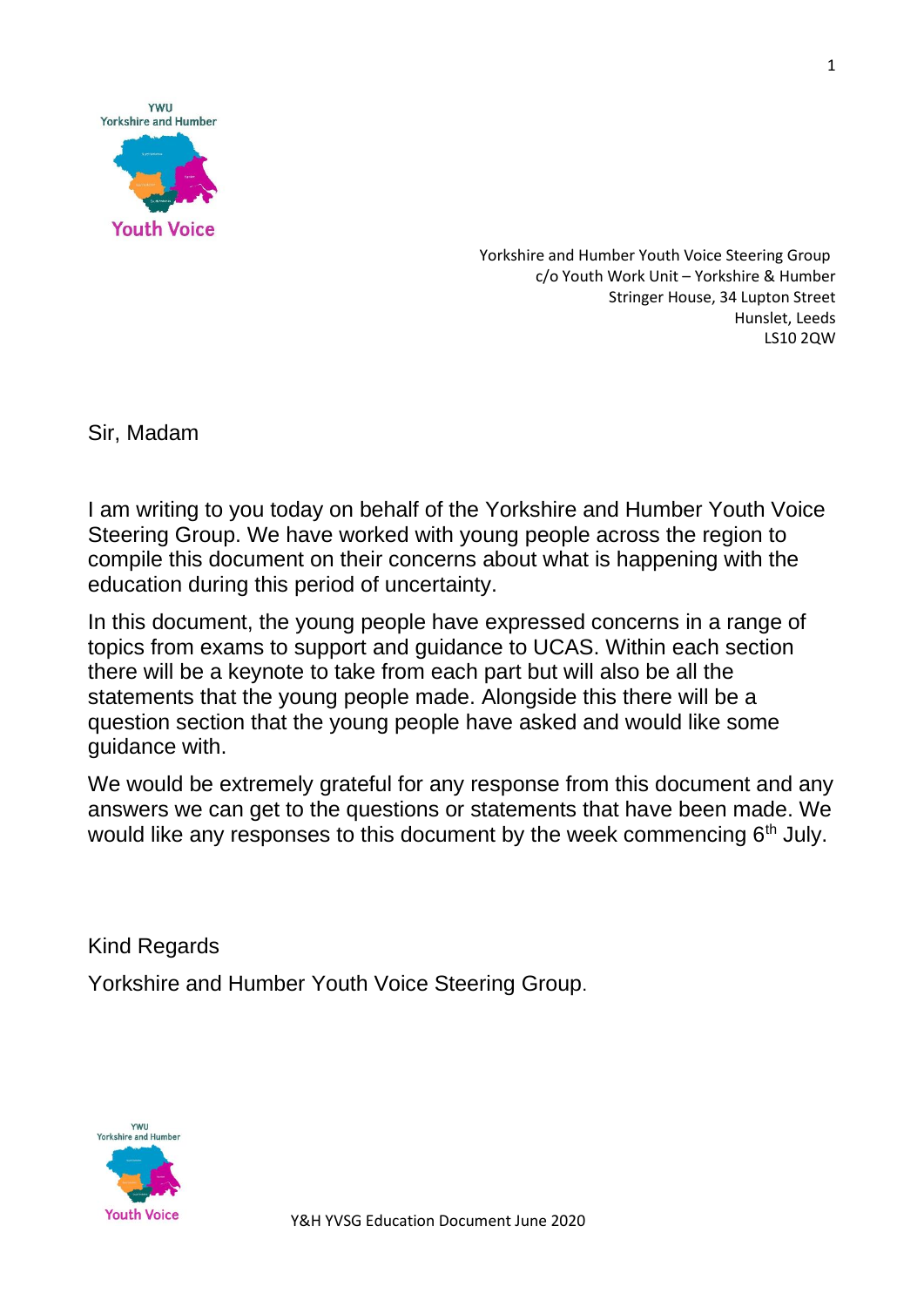## **Introduction**

The Yorkshire and Humber Youth Voice Steering Group (YHYVSG) have collated information from young people and created this paper on the issues and concerns young people have regarding education. This was supported by the Youth Work Unit Yorkshire & Humber.

The YHYVSG is a group made up of one young person from each Local Authority alongside young people representing national boards e.g. DCMS Youth Policy group, Bank of England Youth Forum. These young people run events like the BYC conventions and other regional events.

The education document is a chance for young people to voice their concerns and questions about education throughout COVID-19.

### **Key Points**

We have devised some key points to take away from the paper. These are:

- **-** The provision of education has been sporadic across the Yorkshire and Humber region. It has been based on what school you are at.
- **-** Not all young people have been able to fully access education from home due to a lack of internet access and digital equipment.
- **-** Some young people have been sent 10 hours' worth of work a day compared to others which have been sent little to nothing.
- **-** Young people are concerned with how they will be graded for their exams.
- **-** Some young people have received no guidance from their school or college about their next steps.



 $\overline{\phantom{a}}$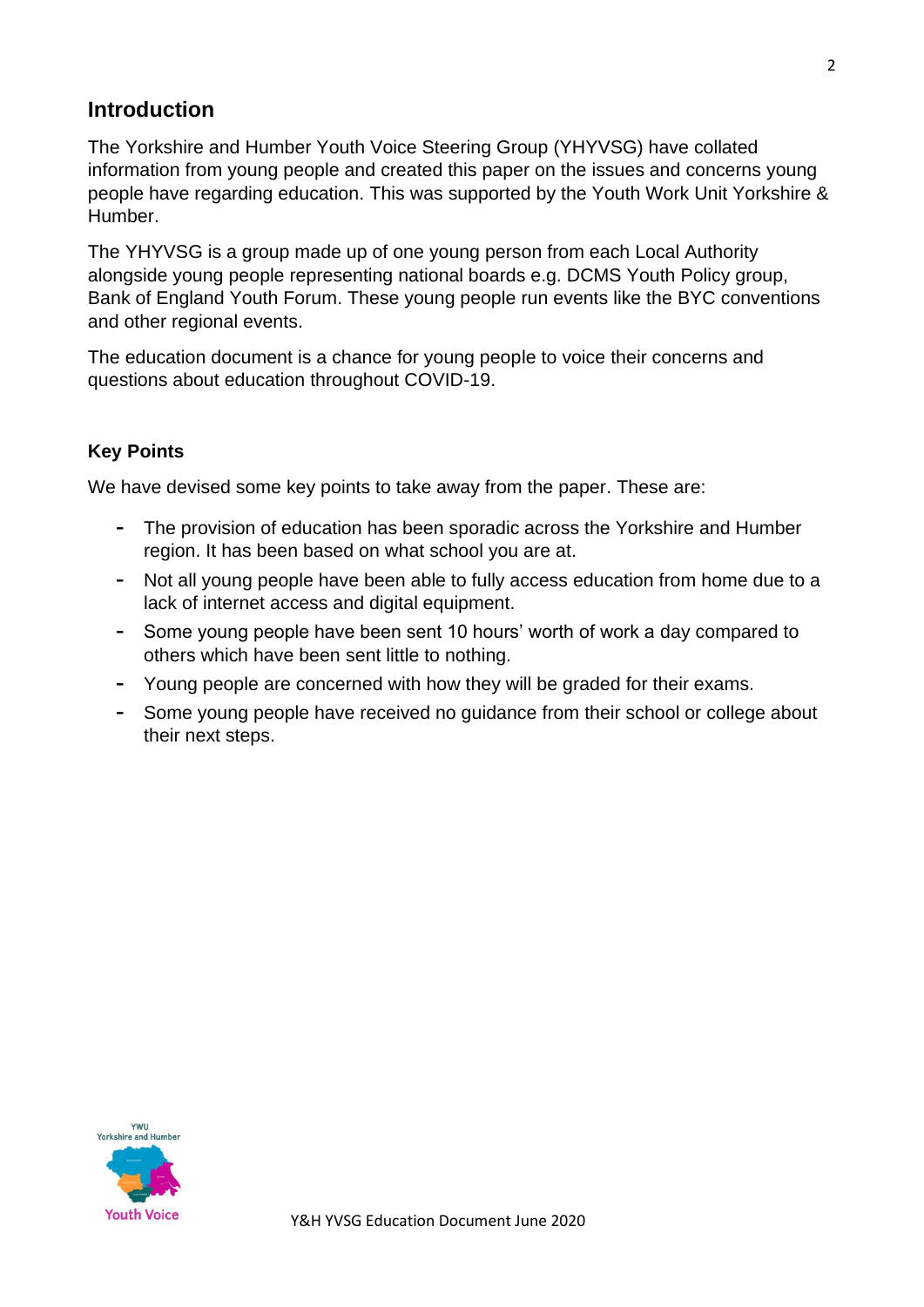### **Exam Technique**

Each student incorporates their own exam strategies. For current Year 11 and 13's, a large emphasis has been placed on the grading of recent mocks completed close to the exam season. These mock grades are now much more important than students initially realise or could have ever anticipated.

Some students who were set to take exams this year (including myself), placed a larger emphasis on continuing to cover the whole curriculum during mock-exam week, in terms of their revision, even though students were only assessed on a few topics of work. By refusing to confine themselves to the mock exam subjects, these students are generally awarded a lower grade in their mocks while in their external exam, their awarded grade is much higher. This is because, in their revision, students continue to cover the whole course- rather than mock-exam topics.

This is one of the many reasons why mock exam results can vary significantly from actual exam results, or the final results that a mock may telegraph.

In summary, teachers must be advised to use their professional judgement appropriately and recognise that each student approached their mock exams slightly differently and a lower grade may not indicate poor performance, but an ability to sacrifice their time for something more important to them; the final external exam grade.

- Robin Gibbons (Sheffield Youth Council)

In speaking to many young people, in both Y11 and Y13, in my constituency, I have found there to be great concern about the use of mocks to inform the 'predicted grades' which students will get to replace what would have been their final exam grade at the end of the academic year.

There are a whole host of reasons why there is often a disparity in the academic competence that is displayed in a mock exam in contrast to a final exam, and it is difficult to explain concisely, due to all the factors at play. What is clear, however, is that mock exams are too much of a faulty foundation to build an end-of-year estimated grade for students off. The folks I talked to fully understand that other things, as well as mock performance, will be taken into account when the teachers come to make these decisions about their end of course grades. Having said that, they plead for more certainty and information as to how exactly the government intends mock exam grades to be taken into account, and what role it will play in the final decision.

Joseph Ward (York Youth Council)

### **Key points:**

Students are told to revise the whole curriculum just before their mocks to then be assessed on just a handful of those topics. Therefore, the grade that some of the students receive are lower in the mock exams than their potential and what they would receive from their actual GCSE exam.

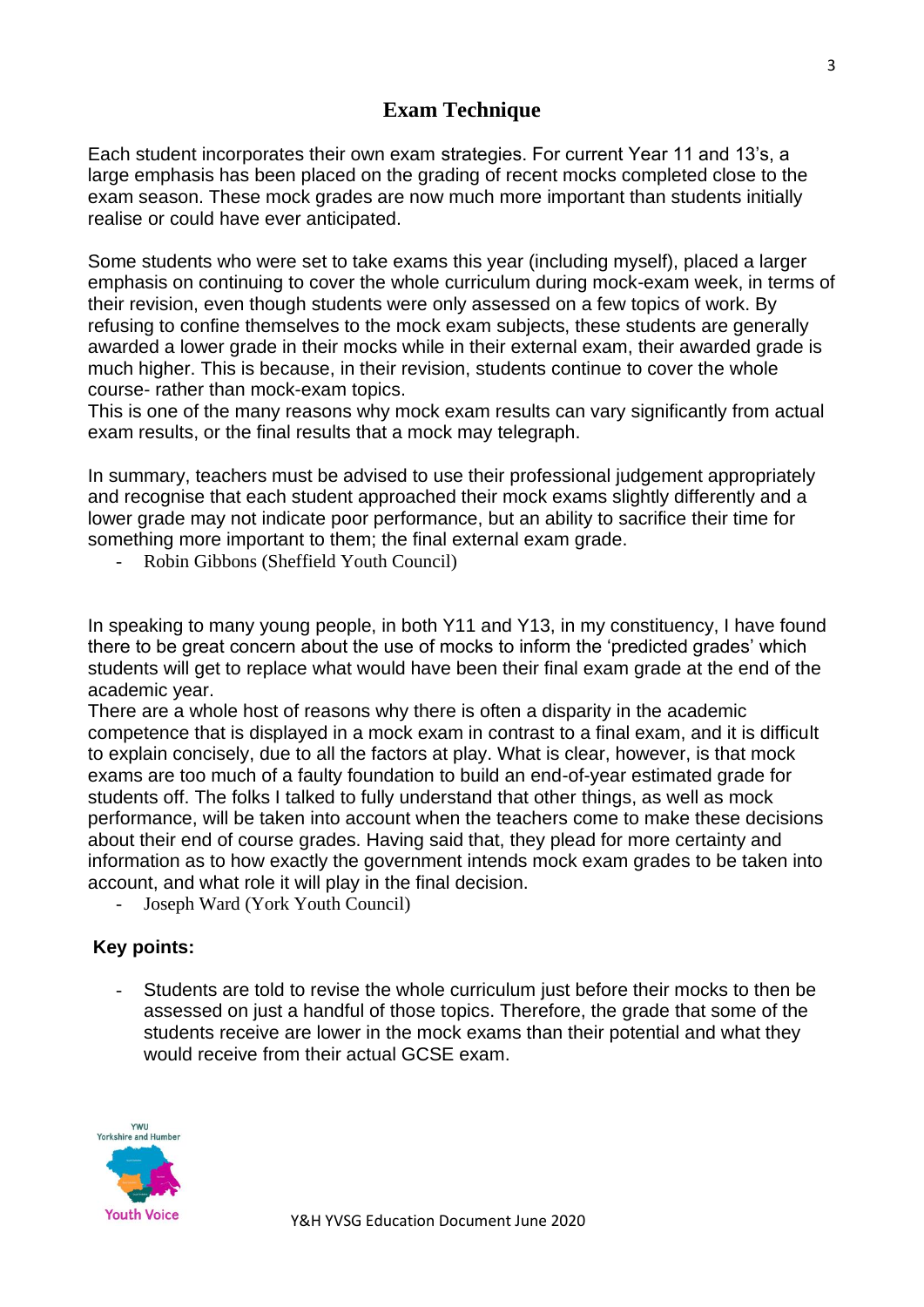- Teachers must be advised to use their professional judgement and recognise students approaches their mock exams slightly different, so the slightly lower grade does not indicate poor performance.
- Clarity of information surrounding how exactly the government intends mock exam grades to be taken into account, and what role it will play in the final decision.

#### **Exams**

Revert to the old GCSE ways, be less reliant on exams and have coursework or open book exams to give a true representation of the child's potential. It makes it easier to track and predict grades, this causes less stress and anxiety which could help decline mental health related issues.

Isobel Andrews (North Lincolnshire Youth Council)

One of the things that the young people of York have expressed disgruntlement with, is the constant reshaping of the GCSE system. GCSEs are incredibly important as, not only are they the prerequisites to A-levels in terms of practicing technique, informing your decisions and qualifying your further education, but they even carry weight in your adult life too. It seems then, that it is a fair assumption to make that the GCSE system should be designed to allow students to unlock their potential and flourish academically.

However, one of the main issues with the current system that the folks who I spoke to have, is that the current assessment system is too heavily based on examination, with the relatively recent removal of coursework for a great number of subjects.

If the function of the GCSEs is to prepare us for education and employment in later life, then why don't reflect those things in their assessment? In further education, exams slowly become less significant the further along you go, with coursework becoming increasingly relevant, and in employment you find that the structure of coursework fits much more with the work that most people do, rather than that of exams. Therefore, it seems counterintuitive that GCSEs should move more towards exams than coursework, and contrary to their purpose - to prepare us for the academic and cognitive challenges of life that are yet to come.

- Joseph Ward (York Youth Council)

I know it has been stated that results day will remain the same, but does this leave enough time for people to appeal their grades, decide if they want to resit or move forward with the grades they were awarded?

Rosie (North Lincolnshire Youth Council)

Again, results day is remaining the same, meaning we don't have much time to evaluate whether or not we should re-sit or not. As well as this, if the resits are to be held around September-November time, this will leave us inadequate time to revise. How will we deal with the pressure of having to juggle intense a-level study with GCSE re-sit revision?

- Olivia (York Youth Council)

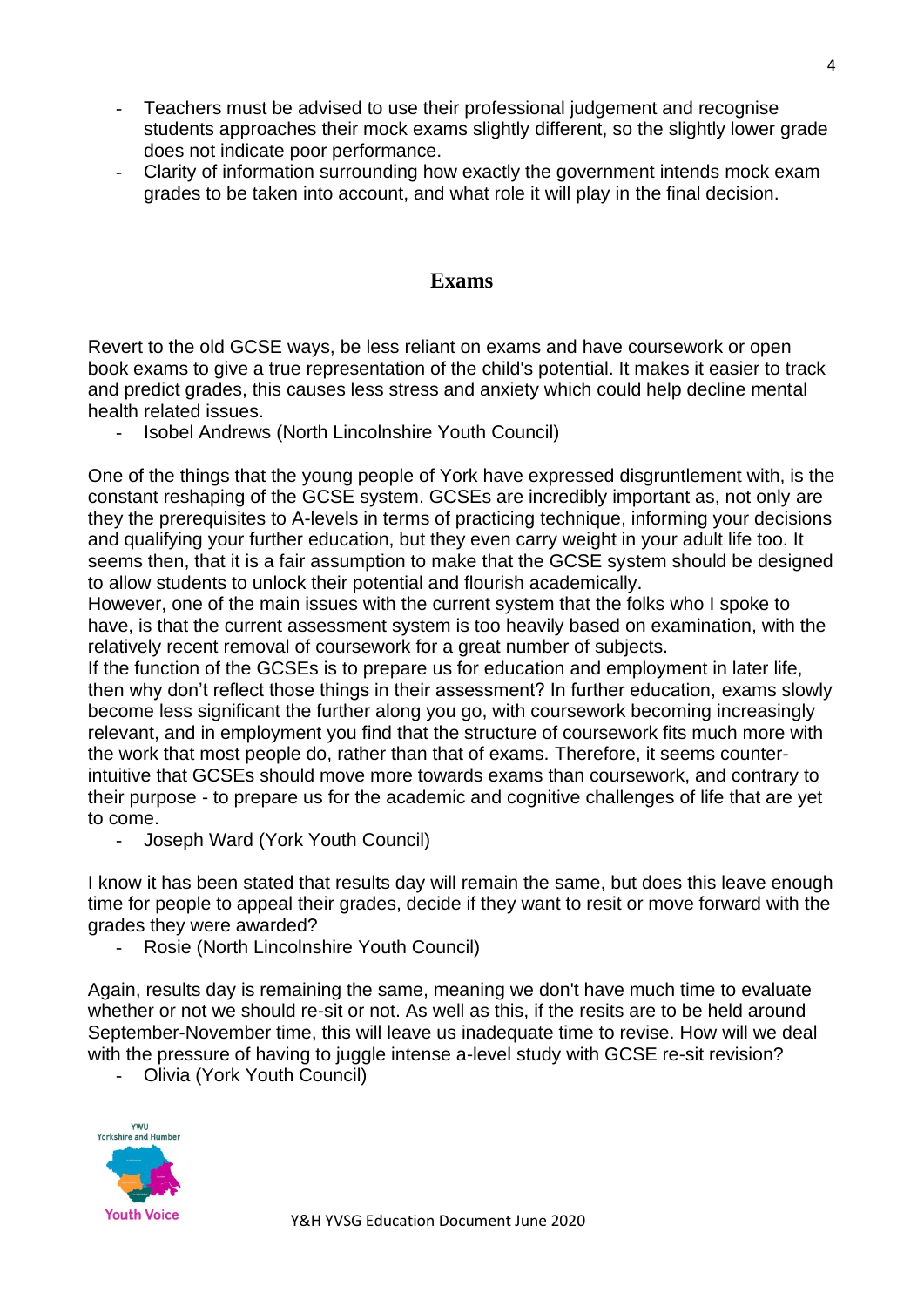The ambiguity of 'teacher assessment' is highly concerning for many students. Also, how are Yr. 11 students supposed to remember their content without teacher aid if they choose to resit in Autumn. The appeal system seems unclear and overall causes mental distress for all students at this time.

5

- Evie C (Leeds Youth Council)

This crisis has made a universal truth clear; our schools, colleges and universities are education factories, more interested in preparing us to pass exams than developing us as critical thinkers and global citizens. Our education system often teaches us to compete with our rivals, not to collaborate with our friends. This inaccessible, competitive environment - influenced by the devastating marketisation of our education sector - is an obvious indication that our schools are not fit for purpose. The whole concept of exams themselves are ridiculous, and whether you are fond of them personally or not, everyone can agree that they are an unfair, invalid showcase of a student's ability. A shift back towards continuous, drawn-out work - such as coursework - or just a complete overhaul of the GCSE system in exchange for this. Not only do multiple trade unions support this, but so do so many young people. Our education must be shaped by those who use it.

- Jude Daniel Smith (Sheffield Youth Council)

The effect this may have on people who are planning to take a gap year before university-I've been told to wait until results day to defer, but with no reason why, so does this mean potentially I may not be able to take a gap year? Also, if A-Level students received a grade they were unhappy with and wanted to challenge it and take the autumn exam-if they came out with a lower result that that which their teacher predicted them, which grade would they have to stick with? And finally, for those wanting to go to university this yearwith them being told by some universities that their first semester will or may be online, will this reduce the amount of fees they have to pay?

Shona (Sheffield)

### **Key Points:**

- Be less reliant on exams and have more coursework or open book exams in GCSEs to give a true representation of the young person's potential. With coursework it makes it easier to track and predict grades.
- Make GCSE on par with further education as when you go further into education, people are tested more with coursework then exams as it proves what the individual can do more than one or two exams at the end of the year.
- Will students have enough time to go through the appeals process to decide if they want to resit or go forward with the grades they have been rewarded.
- The appeal system seems unclear and can cause mental distress for all students at this time.
- Our education system must be shaped by those who use it.
- Will university students that have to do some of their studies online have a reduced tuition fee for that time?

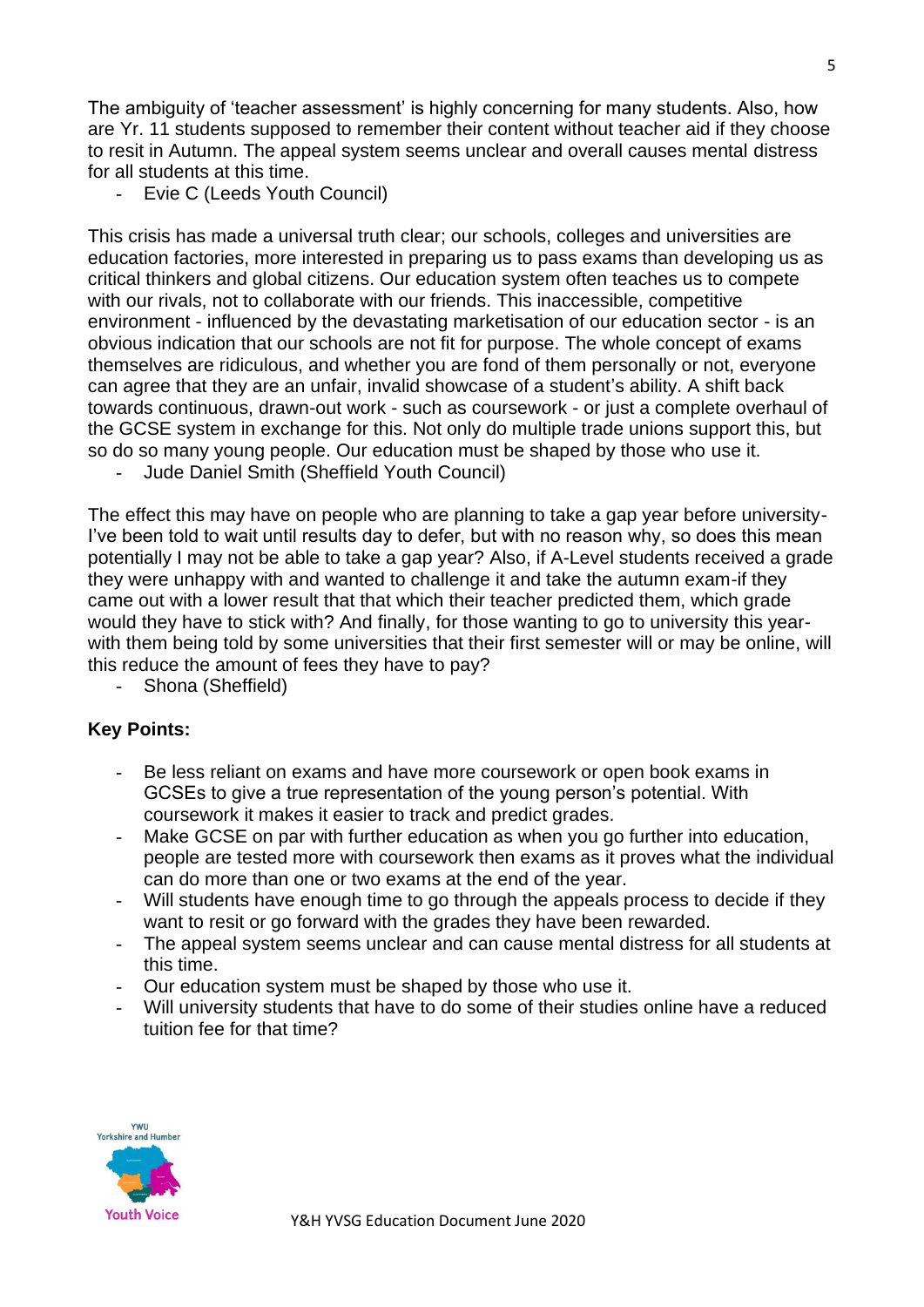### **Response to announcement on the opportunity to take exams the following year if you disagree with your result:**

"I think it's really annoying that all they seem to be doing is giving us the chance to re-sit, if you're going into college whether you're doing A-levels, a BTEC or an apprenticeship how do they expect us to fit in all our college work and then revise and have the added stress of sitting exams? for me, it almost leaves me with no choice, I'm just going to have to take the grades I get."

"think I've got an idea of what grades I'm going to get ish from my mocks, but I'm probably going to be disappointed with some grades, knowing I could've done better in the final exams, but it would be practically impossible for me to re-sit" (Liv York)

"We literally have to enrol and decide what we're doing either the day of results or a couple of days later depending on which college we go to"

"it leaves students not enough time to decide choice and prepare as it's less than a month before college starts" (Dylan – Filey)

"Aren't they most likely to grade down as well?" (Aimee – Richmond)

"Yeah, I saw something literally the days before yesterday about teachers grading too high, and now I'm some cases grades getting put down by 1/3" (Liv – York)

#### **Key points:**

- **-** Young People and Parents need clear information on next steps and how they will be supported going forward.
- **-** Business need clear information so young people aren't penalised in the jobs market.

# **Year 10s and 12s**

It is vital that the government issues a clear contingency plan, and detailed information as to how, if at all, the policy on Y10 and Y12 mock and final exams are to change. The closure of schools has meant that Y10s and Y12s have had to teach themselves, to different degrees, the most crucial parts of their A-level and GCSE courses. They are doing this in the face of much uncertainty, and completely in the dark about how they will be expected to perform, and if any special considerations will be made. There is no doubt that GCSEs and A-levels for Y10s and 12s will be significantly more difficult for each year respectively, than the year before, as the quality of learning when teaching oneself, is in no way equivalent to being taught at school.

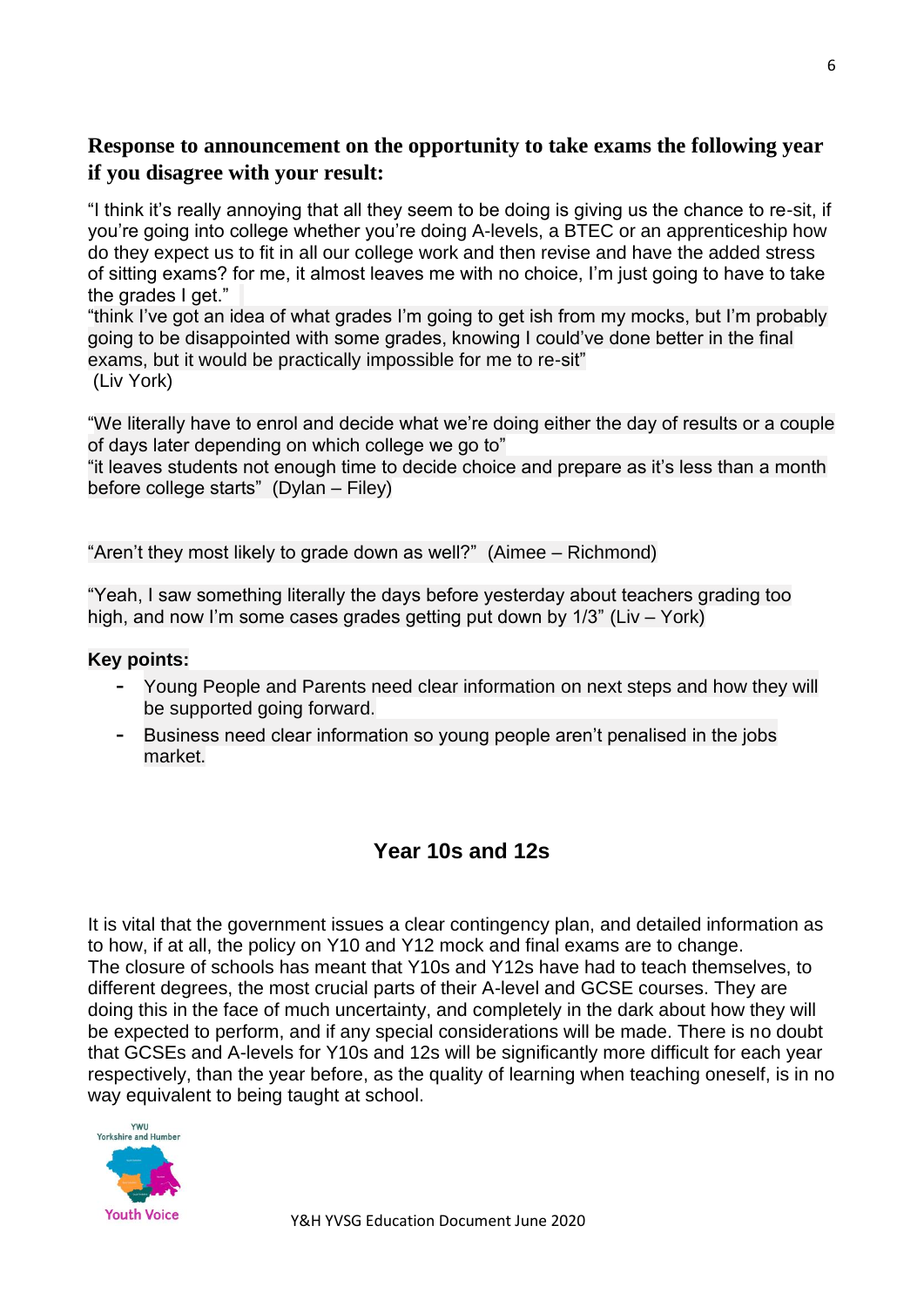The government needs to be clear on what their plans are for these two-year groups who are faced with this huge challenge which our education system was fundamentally unprepared for.

Joseph Ward (York Youth Council)

I think the Year 10s and 12s need more support going forward because they will have missed many months of teaching and are still expected to sit exams.

- Rosie (North Lincolnshire Youth Council)

It would be massively reassuring if some advice were given about what sort of exam situation the year 10s and 12s would face (reduced grade boundaries, teaches being able to only teach a smaller portion of the courses etc), particularly for Y12 who need the grades for university

- Charlotte M (Leeds Youth Council)

A clear plan and guidelines as to what support will be given to Year 10s and 12s to ensure that they're successful in their exams needs to be issued asap. At the moment a lot of students are essentially teaching themselves their GCSE and A level courses and all over the country people are in completely different situations with some students having lots of support with scheduled lessons and others with minimal support and an overwhelming amount of course material just being sent to them at the beginning of the week. I simply just do not know how they are expected to sit their exams the same as previous years, apply to universities without any open day visits and not enough prep time for applications, it isn't fair and considering this is the next generation of workers the government isn't addressing young people at all.

- Julija Solovjova (North Lincolnshire Youth Council)

I think we should work on getting students back to a sense of normality especially in exam years. I agree that it is a good idea to aim to get students back to lessons before Sumner where possible. Dependent on circumstances, this could be carried out as soon as possible to limit damage to education but also help students with their mental health. Whilst schools provide education, which many continue to give during this period, the support mentally from teachers and classmates should not be underestimated. I feel this is compromised at the moment as although the internet allows for some connection, this is limited.

- Liberty (Leeds Youth Council)

### **Key Points:**

- A clear plan needs to be published about how Y10 and Y12 mock and final exams are going to change.
- More guidance needs to be published about what will happen in September for Y10 and Y12

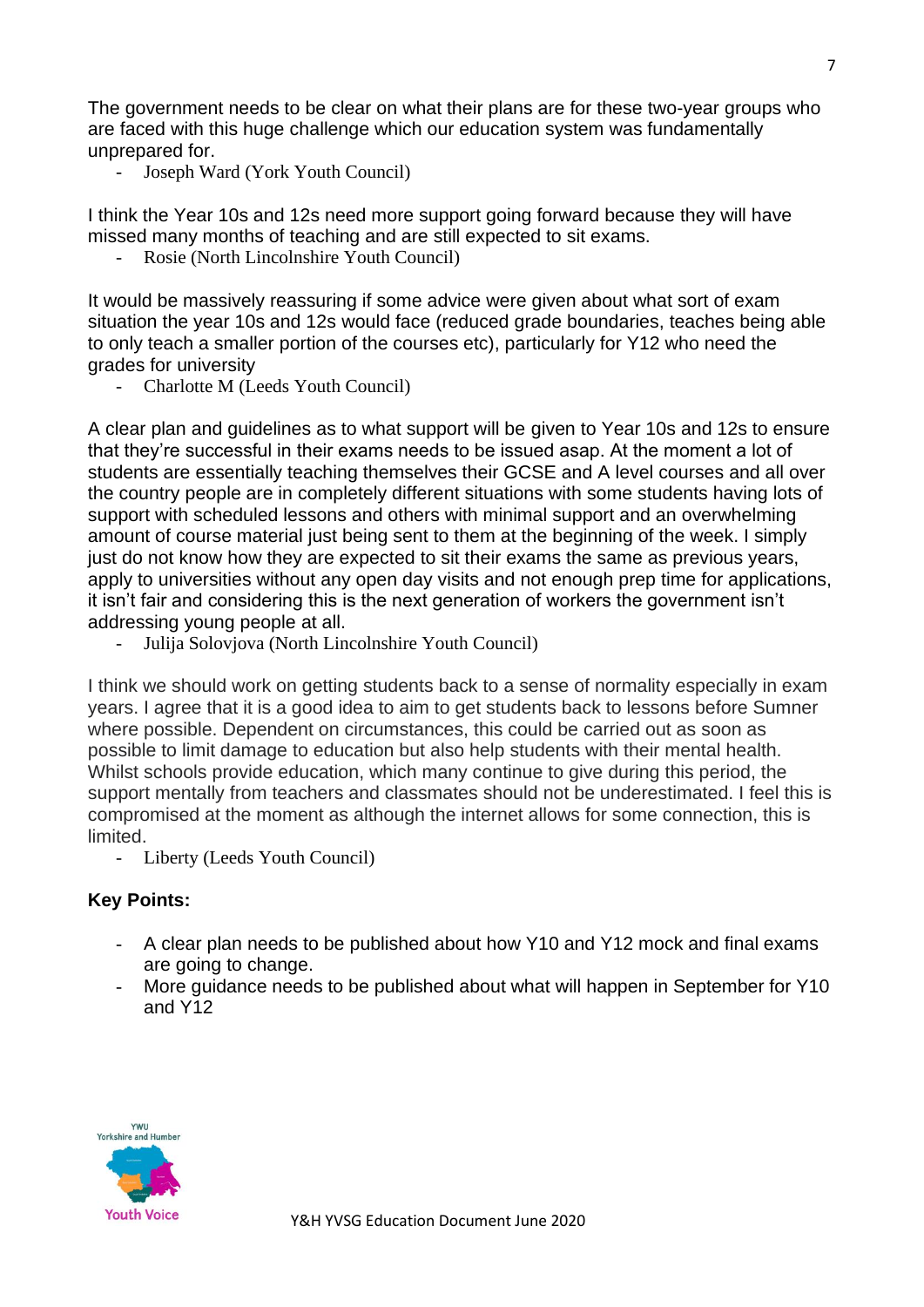# **Support and Guidance from schools**

Our school is not teaching. They are just sending PowerPoints and worksheets expecting the students to teach themselves. This has meant I am spending my week teaching my sisters their GCSEs.

The staff are also not online to provide help during the allocated lesson period meaning the students are having to work beyond normal school hours just to get the work completed as there is no support online when they need it.

Could the schools be supported in delivering virtual lessons rather than just expecting the students to teach themselves?

- Rosie (North Lincolnshire Youth Council)

Before the school closures a teacher at my school said that online schooling will never work. There will never be a guarantee that teachers or students will have a solid connection to WIFI, even though our school has provided such resources for students who maybe don't have access to such things like WIFI or electronic appliances. Different schools also are doing different kinds of online learning, some of a worser quality than others due to their home learning policy.

I don't see how it's fair that some students are getting 5 hrs of daily 'face to face' support, being guided through their studies - whilst others are just being given power points or worksheets and expected to just work through them alone - possibly putting their future grades in jeopardy, this is literally giving some students significant advantage over others.

- Olivia (York Youth Council)

The lack of a standardised national policy on home-schooling and online learning in the face of Covid-19 has not only created unequal opportunity but it has put the students of a number of schools in a position where they are unable to attain the academic success that they could be, or that children in other schools are.

The way that schools are teaching their students during this crisis has not been nationally standardised, which means that different schools are making, unfortunately, varying efforts to have their kids learn the relevant content. This is not good enough. Some schools are making an effort with zoom calls and online classes. Some schools are just sending their students resources and expecting them to teach themselves content of varying degrees of difficulty, all the way up to A-Levels.

What these young people need from the government is official and standardised advice to schools on how to conduct their online learning so that pupils and students across the nation get the best standard of education possible.

Joseph Ward (York Youth Council)

Year 11 and Year 13 should be the VERY last group to go back to school (if they have to). Why should important teachers waste their time teaching lessons to students who no longer have exams?

What is going on with Y11's NVQs? We still have not had an answer yet.

- Finnan (Hull Youth Council)

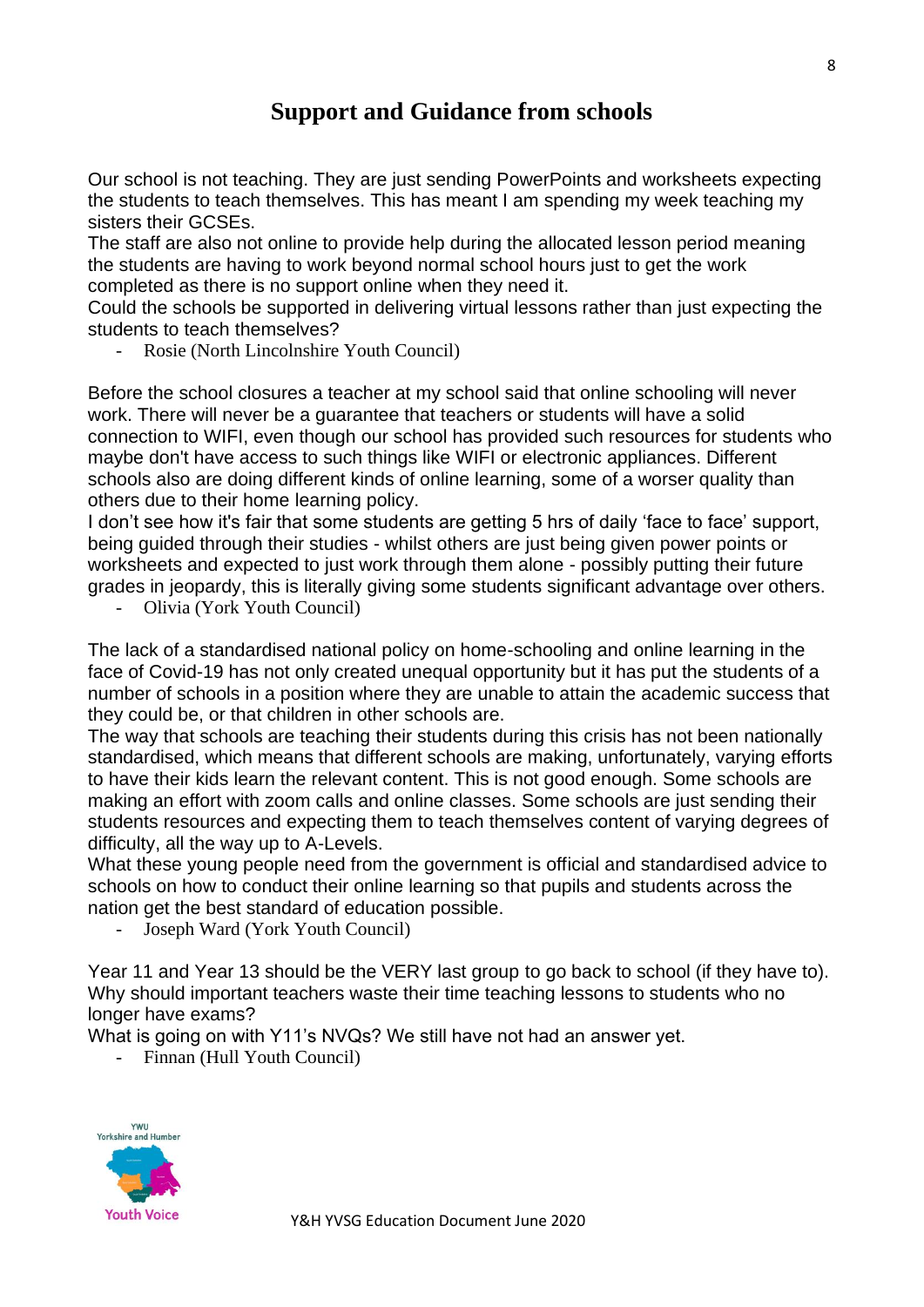Lots of students are being given unrealistic amounts of work/deadlines on their work. For me personally I've had two days to do a 47 slide PowerPoint for one of my classes, which should have taken an hour but took closer to three. This is giving me concern for my peers who are already struggling mentally during these times, but when given a high volume of work they're really struggling. Students should be able to give their teachers feedback on how much work is being set to keep the balance.

- Charlotte M (Leeds Youth Council)

Having "bridging" work set for current year 11 and 13s for their next step is fine. However, many students are finding this unrealistic to balance with work they are still being set for exams that they will never do. I think lots of exam year students would prefer to be able to focus on only the most necessary learning right now.

- Charlotte M (Leeds Youth Council)

Work for Year 11s/13s should absolutely not be based around the exams we will no longer do - it would be helpful if we knew which post 16 provider we were attending before August, so we could contact them directly for bridging work.

- Evie C (Leeds Youth Council)

#### **Key Points:**

- Some schools are not teaching. They are sending out PowerPoints expecting students to teach themselves. Staff are not online to help students in the allocated lesson time which is resulting in students having to work outside of school hours.
- It was stated before school closures by teachers that online learning will not work as there isn't digital connectivity yet for everyone because some students don't have access to WIFI or laptops.
- There isn't a clarity of teaching between schools, so students are getting different quality of teaching.
- There should have been a national standard/policy of home teaching and since there hasn't been one it has created an unequal opportunity for students.
- Students are being given an overload of work by their teachers so they can get the course finished early, but it is causing the students to fall further behind and causing damage to their mental health.
- Y11 & Y13 students are being given work for exams that they are not going to be sat but given no support from the staff.

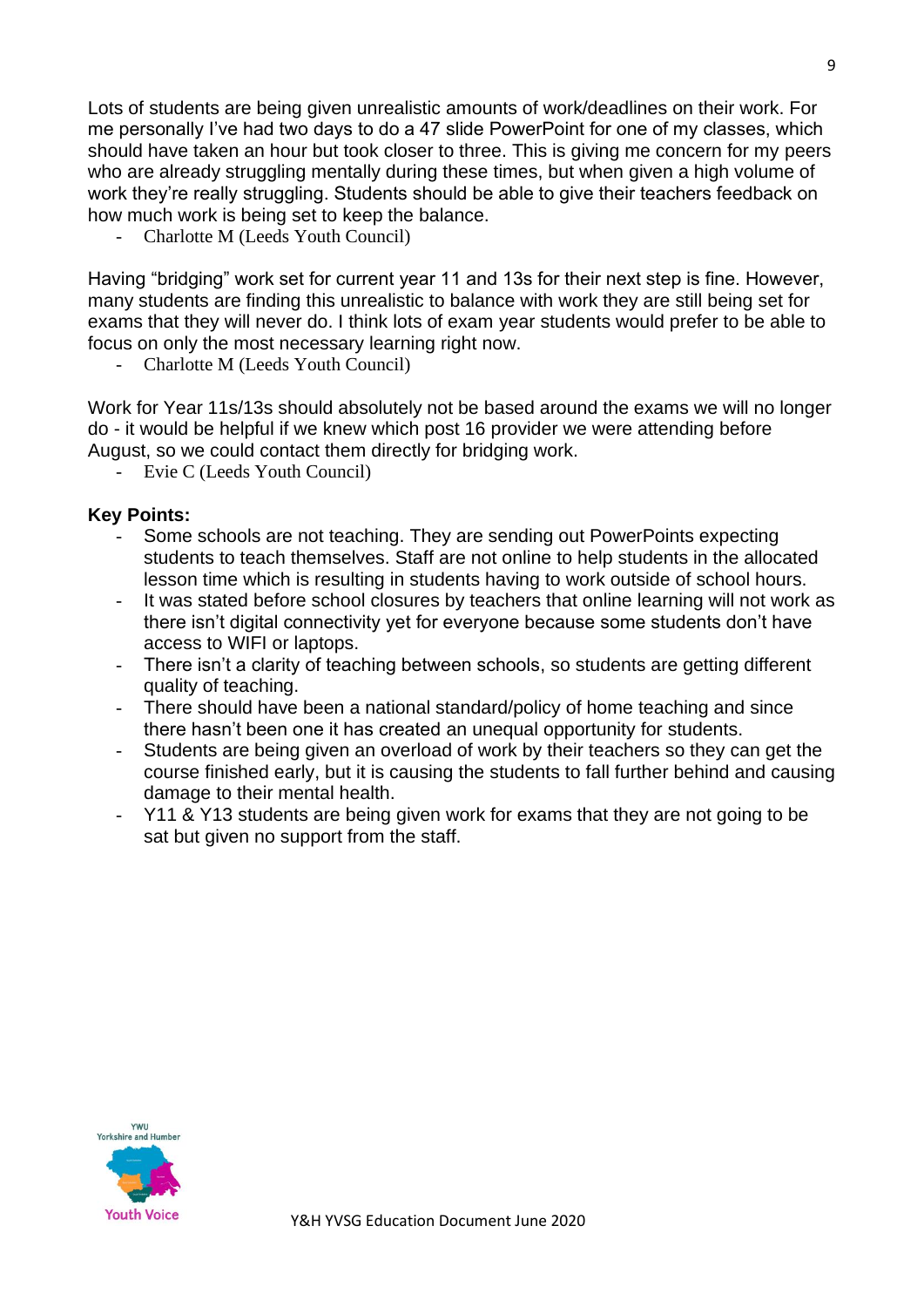### **Induction**

Virtual university open days are not adequate for current Year 12 students. They should simply be moved to later in the year so they can be in real life. It's too much of a commitment for students to make to apply to university in a city they have never visited.

Many young people who are moving from primary to high school, or from high school to sixth form/college are receiving no induction for their next step. This is the same case for 4-year olds who will be going to primary school for the first time. Lots of stress and anxiety will be caused as pupils are thrown into the deep end.

- Charlotte M (Leeds Youth Council)

### **Key Points:**

- Virtual open days are not adequate for students as students are expected to choose from a virtual day then move and spend the next three years of their lives there. Open days should be moved to later dates.
- Students are not getting their induction day when they move to a new school, so it is causing a lot of anxiety and stress.

# **UCAS**

I have spoken to many year 12 students in North Lincolnshire and they have all expressed the view that the UCAS deadlines should be pushed backwards. None of the year 12s have been able to attend university open days. This means they have not been able to make an informed decision about what course they want to study or where they want to go. Many have not received any support from their school/college with regards to their personal statement. I believe that current deadlines are unrealistic and should be pushed back to allow students the time to attend open days and help them to make fully informed decisions.

- Rosie (North Lincolnshire Youth Council)

### **Key points:**

- UCAS deadlines should be pushed back as no students have had chance to attend open days. This causes them not to make an informed decision.

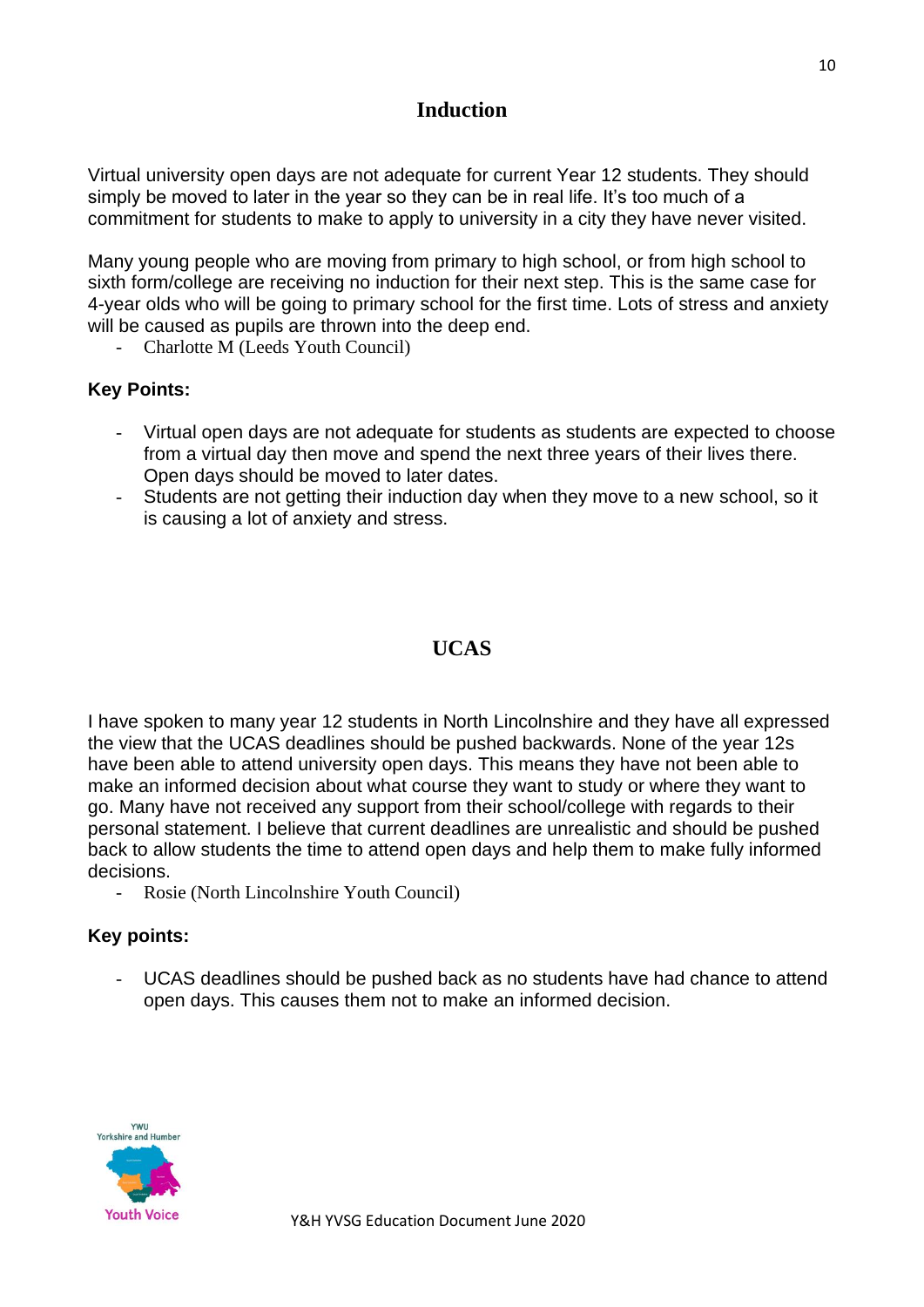## **Educational Institutions and Staff**

The varied experienced of youth people, might be partly down to similar issues experienced by young people when engaging with the non-formal education sector – youth work.

While there has been an acknowledgement that young people may struggle to engage online due to a range of barriers; limited or no access to technology, WIFI / data, dislike of working online, poor emotional well-being.

Learning from the Youth Sector suggests these barriers can equally be applied to Staff.

These challenges are exacerbated by the use of various conferencing / learning platforms by different agencies (statutory vs voluntary / school vs youth work provider vs health) in response to safeguarding, a desire to protect children and young people's GDPR and cost.

For example, some platforms are being utilised as they come free as part of inhouse software packages (e.g. teams and skype are part of 365). Agencies without this platform, are utilising other either free or paid for platforms.

The majority of platforms are aimed at 16+ and require the devise owner's permission to download. Although there can be confusion with regards to US and UK GDPR age requirements.

#### **Key points:**

- **-** Have all staff been provided equipment and access to WIFI to be able to work from home?
- **-** Have all staff been trained to deliver online, including understanding the pros and cons of different platforms, GDPR and online safeguarding?
- **-** Are all staff comfortable and confident to deliver online?
- **-** Do organisations have resources to do this?

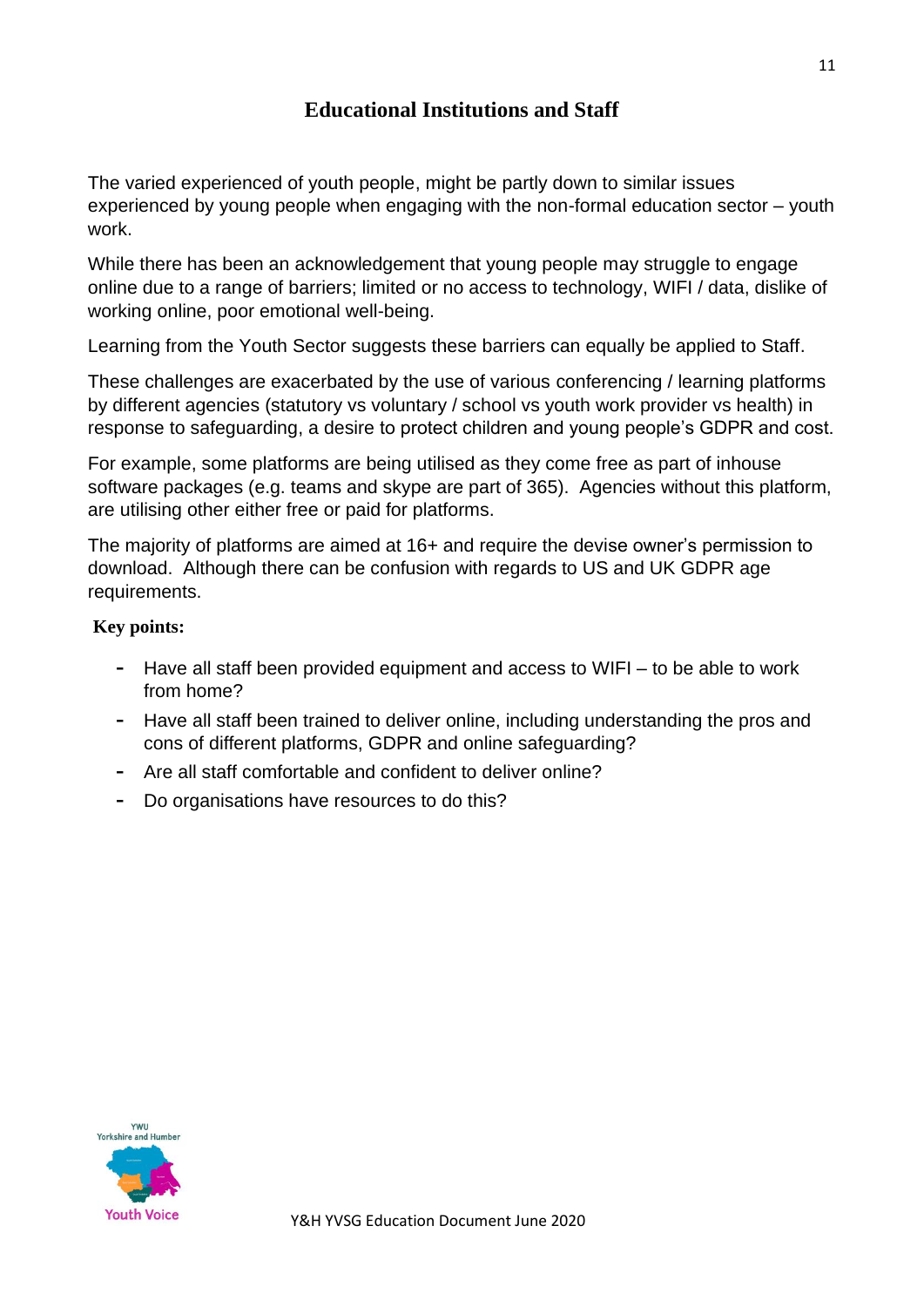Additional evidence / information provided by Barnsley Youth Council.

COVID-19 Pandemic Home Education Survey 2020

After a recent Yorkshire and Humber meeting with other Youth Councillors from across the region, Barnsley Youth Councillors created a survey to gather the wider youth voice of Young People within Barnsley on how schooling and education has been handled during the COVID-19 pandemic. This survey was put out on social media and had 14 responses and below is the data.

Q1 Did you get sent a work pack at the start of lockdown from your education setting?



Q2 On average how much work did/do you get per week from your education setting?



Y&H YVSG Education Document June 2020

**BARNSI**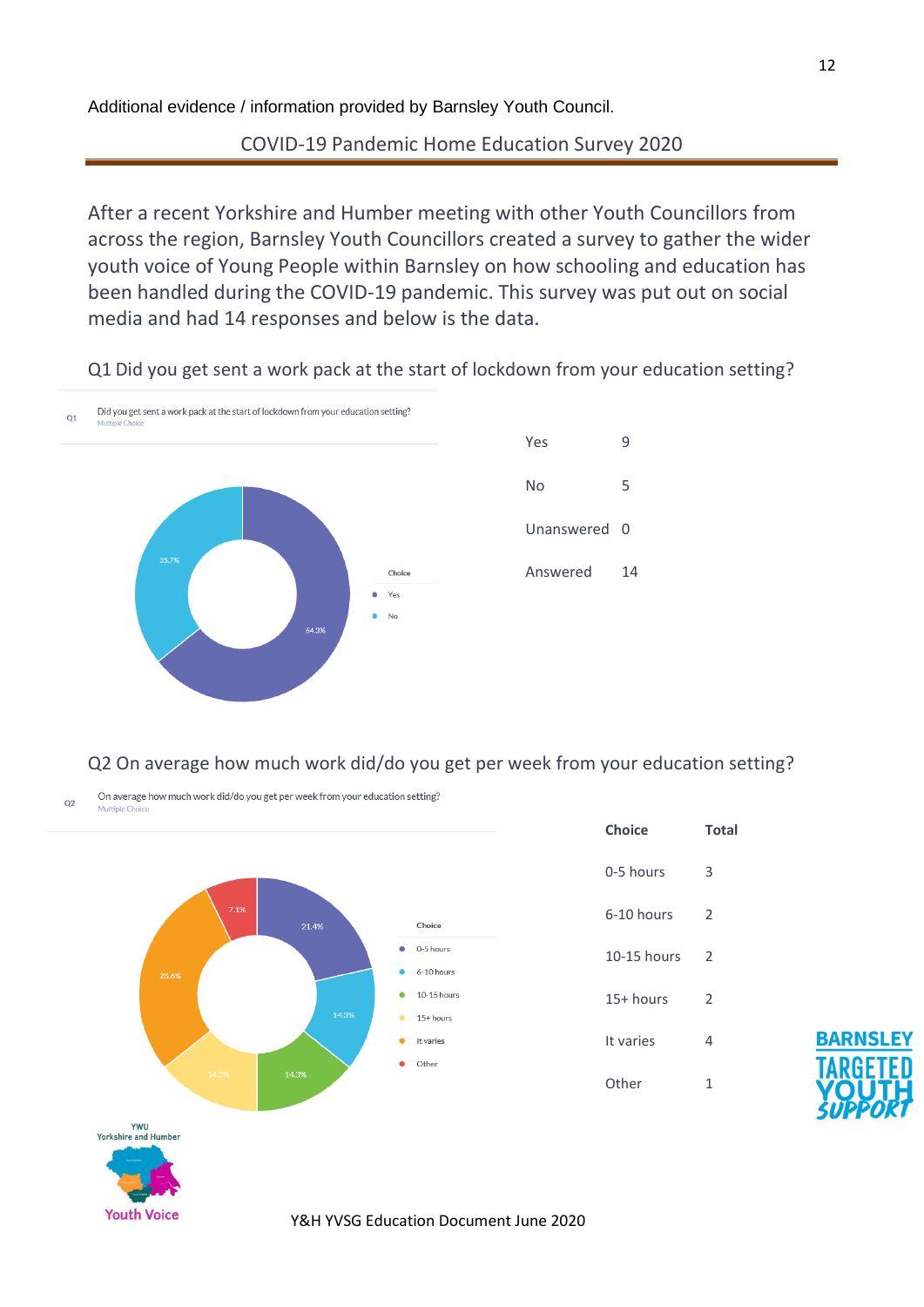Q3 Were/are you able to access support from staff members if needed to help with your work?



Q4 What could/would have made learning from home easier for you? Answers from 14 respondents

- work suited for me as it was a general pack for everyone
- getting lots of help from teachers
- getting work or help my mum set it all and she wasn't very good
- some work that I could do on my own
- having help if I needed it
- more online support
- Another laptop
- Learning session
- Zoom classes
- Zoom calls !!!!
- NA
- Support with coursework because it contributes to our final grade.
- To have more resources available online
- not having any :)



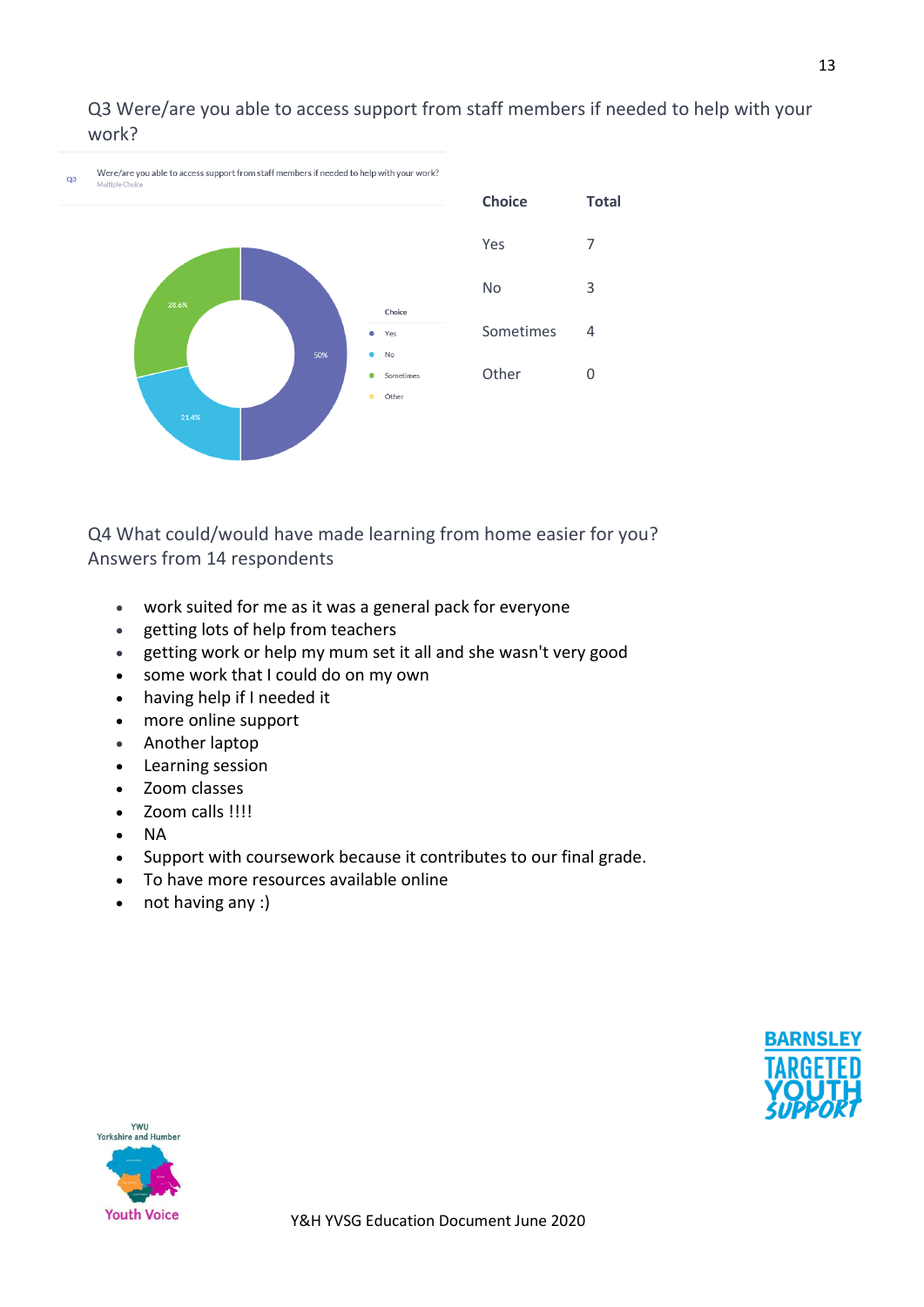### Q5 What did/do you enjoy about learning from home?

| <b>Answers</b>                                                                                                                                                                                                                                                                                                 |
|----------------------------------------------------------------------------------------------------------------------------------------------------------------------------------------------------------------------------------------------------------------------------------------------------------------|
| being at home                                                                                                                                                                                                                                                                                                  |
| getting 1 to 1 help from my teacher                                                                                                                                                                                                                                                                            |
| not much                                                                                                                                                                                                                                                                                                       |
| no annoying kids                                                                                                                                                                                                                                                                                               |
| quiet                                                                                                                                                                                                                                                                                                          |
| no annoying kids                                                                                                                                                                                                                                                                                               |
| No distractions                                                                                                                                                                                                                                                                                                |
| Not travelling over 2 hours a day.                                                                                                                                                                                                                                                                             |
| Going to the toilet when I need to Having enough food at lunch Waking up at my own time Learning at my<br>own pace sometimes faster sometimes slower Having google to give me definitions Wearing what I want<br>Not commuting Not having teachers constantly saying pointless stuff making lessons 10x longer |

Being in my own space

N/A

You can do it at your own pace and in your own time

seeing some of my teachers

Q6 Is there anything else you would like to tell us about how it has been/is learning from home during this time?



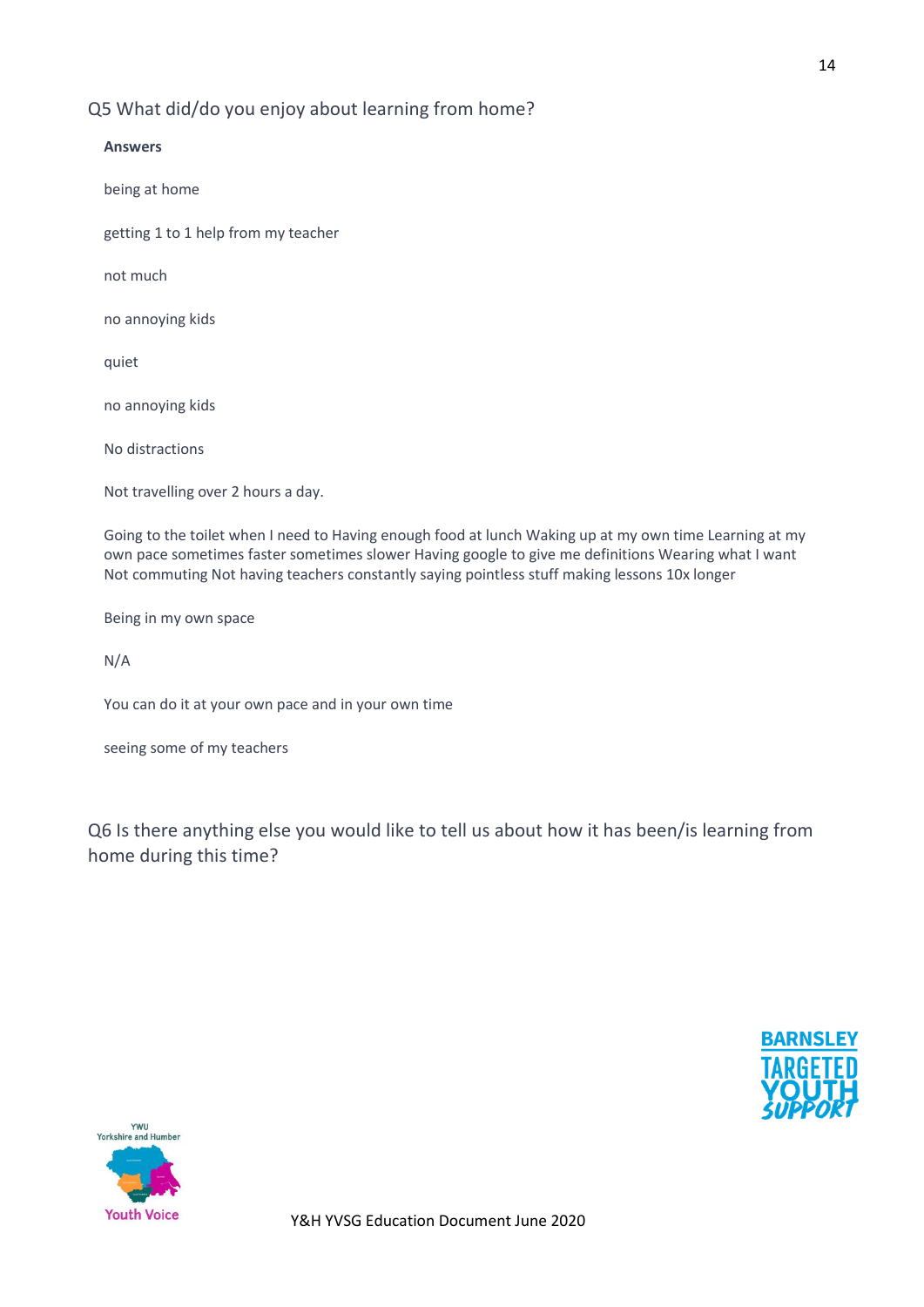It's just tough getting through weekly work/tasks.

Absolutely great Keep it this way

missed my friends

more structure

Okay

Nope

made learning easier as no silly kids

less distratcions missed my mates

being able to do some work without silly people

consideration and not set as high in previous years

University need a better approach to teaching.

missing my mates but not missing getting told off by teahcers

it's been hard because i haven't had my friends to ask for help.

#### COVID-19 Pandemic Home Education Survey 2020

Worried about the impact of taking exams next year, hope grading marks will be taken into

After a recent Yorkshire and Humber meeting with other Youth Councillors from across the region, Barnsley Youth Councillors created a survey to gather the wider youth voice of Young People within Barnsley on how the exam and results process has been handled during the COVID-19 pandemic. This survey was put out on social media and had 17 responses and below is the data.



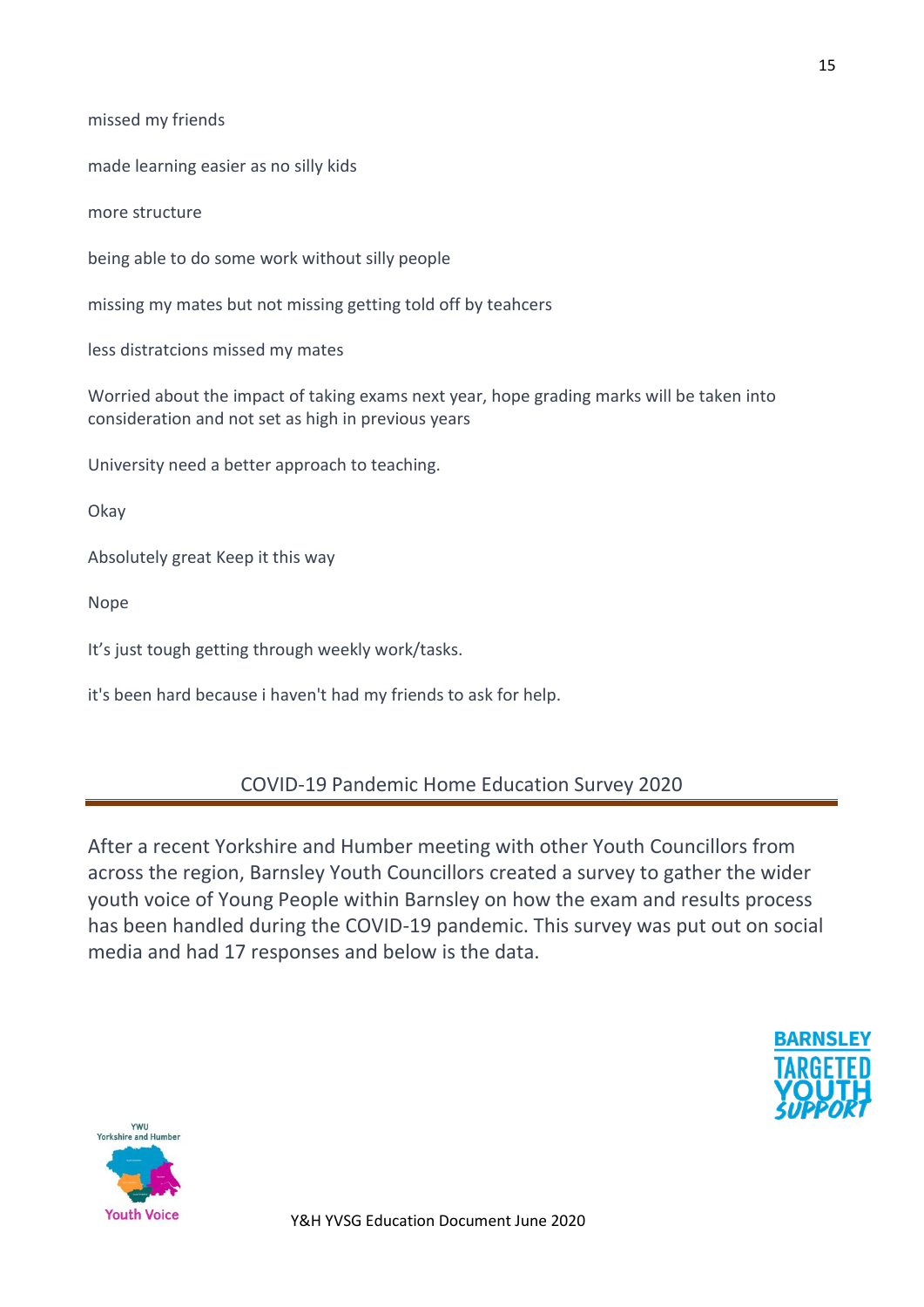

### Q1 Were you due to take exams that have been cancelled due to COVID-19?

Were you due to take exams that have been cancelled due to COVID-19?  $Q1$ Multiple Choice

Q2 Do you think that the way grades will be decided this year is the correct way to do so?

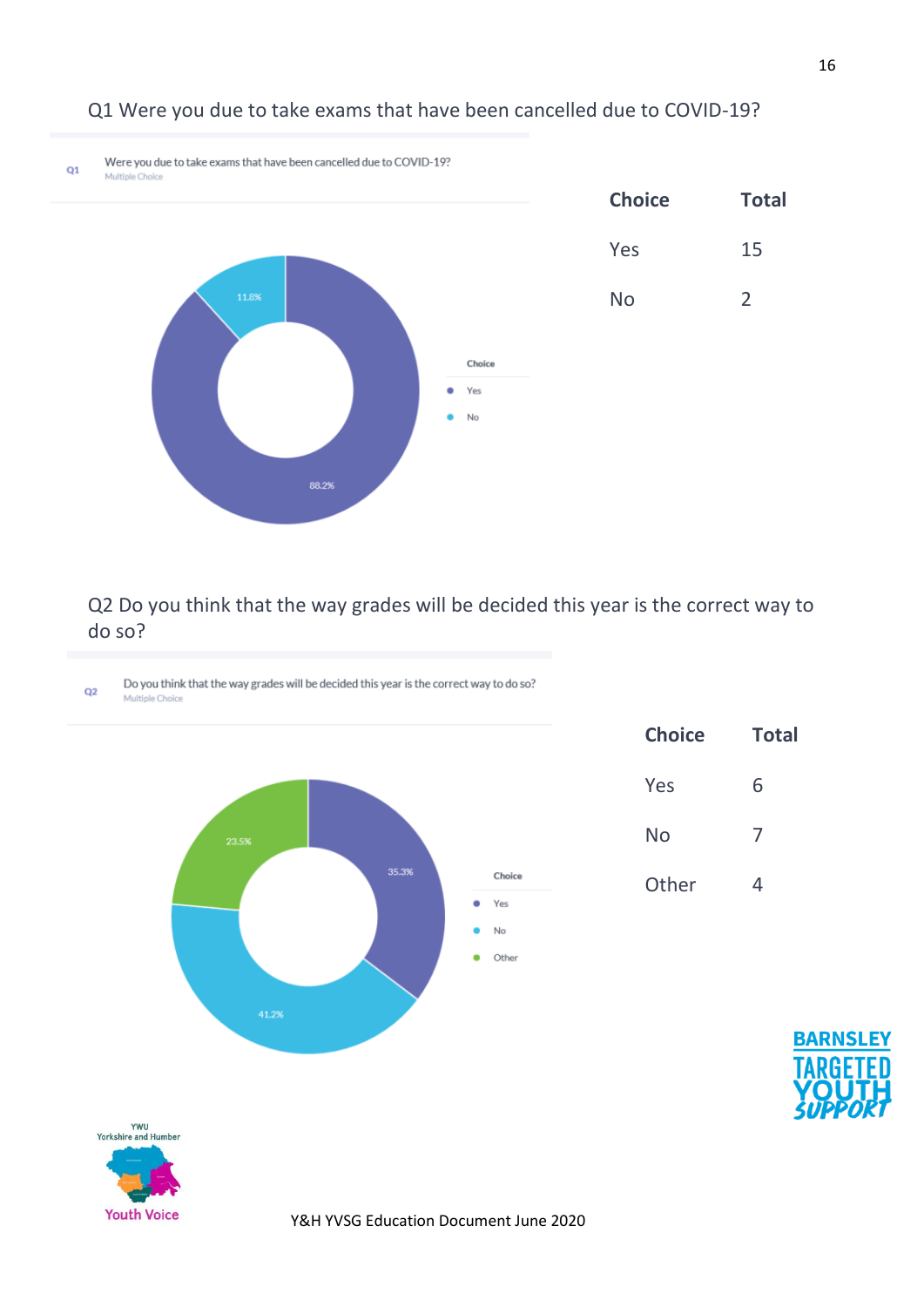Q3 How would you have liked grades to have been decided?

sit exams later

online exams

online exams

The way that it is now I think it works fantastically

I think for university, they should choose between average grade from year 1 or actual grades. This would ensure people who have issues and feel they couldn't do it as well as computer it would be great.

Not by teacher Judgement

On the last set of mocks we did

I wouldn't have it any other way as it will show what students work hard and do well and others who only think that the final exams matter.

By doing the actual gcse exams

i think this was is fair, but if we feel like we need to resit the exams we should be able to for free instead of having to pay

Using %. So Expected grade 30% Mock exams 45% Classwork25% Or similar

Exams social distanced

by sitting online exams